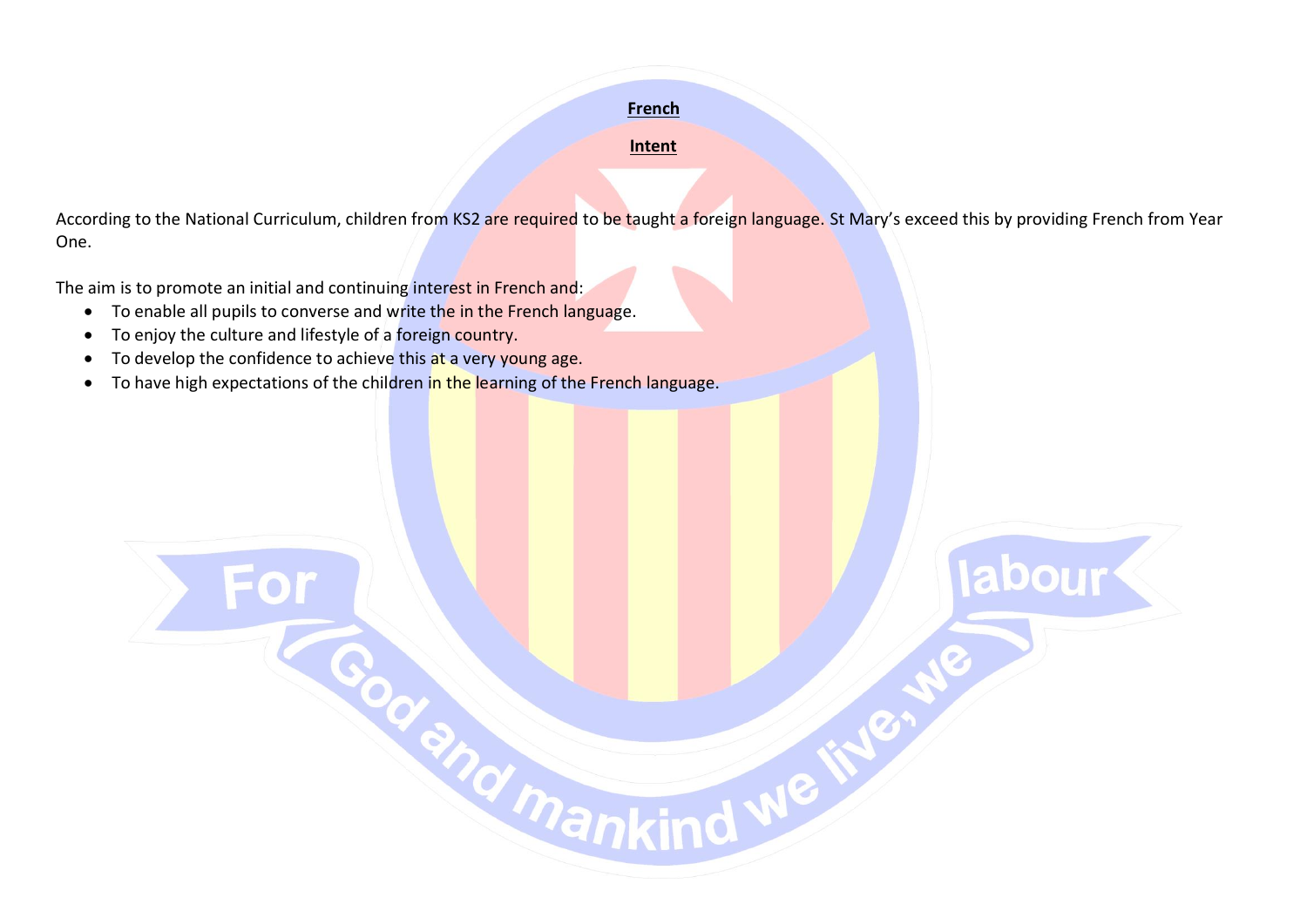## **French Topic and Skills Overview**

| <b>Year One:</b>   | <b>Subject Rationale:</b>                                                                                                                                                                                                                                                                                                                         | Skills:                                                                                                                                                                                                                                                                    |
|--------------------|---------------------------------------------------------------------------------------------------------------------------------------------------------------------------------------------------------------------------------------------------------------------------------------------------------------------------------------------------|----------------------------------------------------------------------------------------------------------------------------------------------------------------------------------------------------------------------------------------------------------------------------|
| Autumn:            | St Mary's start language earlier than the National Curriculum requirements as<br>we believe this fosters a love of learning languages at a young age. This enables<br>children to make the best possible start to their language development. In Key<br>Stage One, children have fortnightly lessons so they are well prepared for Year<br>Three. | To begin to develop oral and listening skills.<br>To become familiar with basic greeting and begin to<br>ask and answer simple questions.<br>To become familiar with French Christmas customs<br>and to learn a Christmas song.                                            |
| Spring:<br>Summer: | This familiarises the children with the sound of the French language as well as<br>encouraging the children to copy/say French words that the can relate to such<br>as colours.<br>This prepares them for Year 2, where the children are encouraged to<br>contribute orally throughout each lesson.                                               | To continue to develop oral and listening skills.<br>To begin to join in and respond to questions.<br>To learn through rhymes.<br>To become familiar with colours.<br>To continue to develop oral and listening skills.<br>To become familiar with the names of people and |
| <b>Year Two</b>    | <b>Subject Rationale:</b>                                                                                                                                                                                                                                                                                                                         | places.                                                                                                                                                                                                                                                                    |
| Autumn:            | St Mary's start language earlier than the National Curriculum requirements as<br>we believe this fosters a love of learning languages at a young age. This enables<br>children to make the best possible start to their language development. In Key<br>Stage One, children have fortnightly lessons so they are well prepared for Year<br>Three. | To understand and respond to greetings in the<br>language, during the register.<br>To begin to show interest and take part in short<br>oral exchanges by asking and answering simple<br>questions.<br><b>CONTRACTOR</b>                                                    |
| Spring:            | The children listen to and respond to questions in French. This helps to<br>improve the ability to recognised familiar French words and also to develop a<br>confidence in speaking the language. It is vital to develop this confidence in<br>preparation for Year 3, where will begin to respond to written text.                               | To listen attentively to language and demonstrate<br>understanding by joining in and responding<br>appropriately.<br>To extend repertoire and linguistic and cultural<br>$\bullet$<br>understanding of rhymes and songs.                                                   |
| Summer:            |                                                                                                                                                                                                                                                                                                                                                   | To begin to be able to orally describe people and<br>places relevant to them in short sentences,<br>following a basic structure.<br>To begin to recognise and understand some written<br>words.                                                                            |

 $\sim$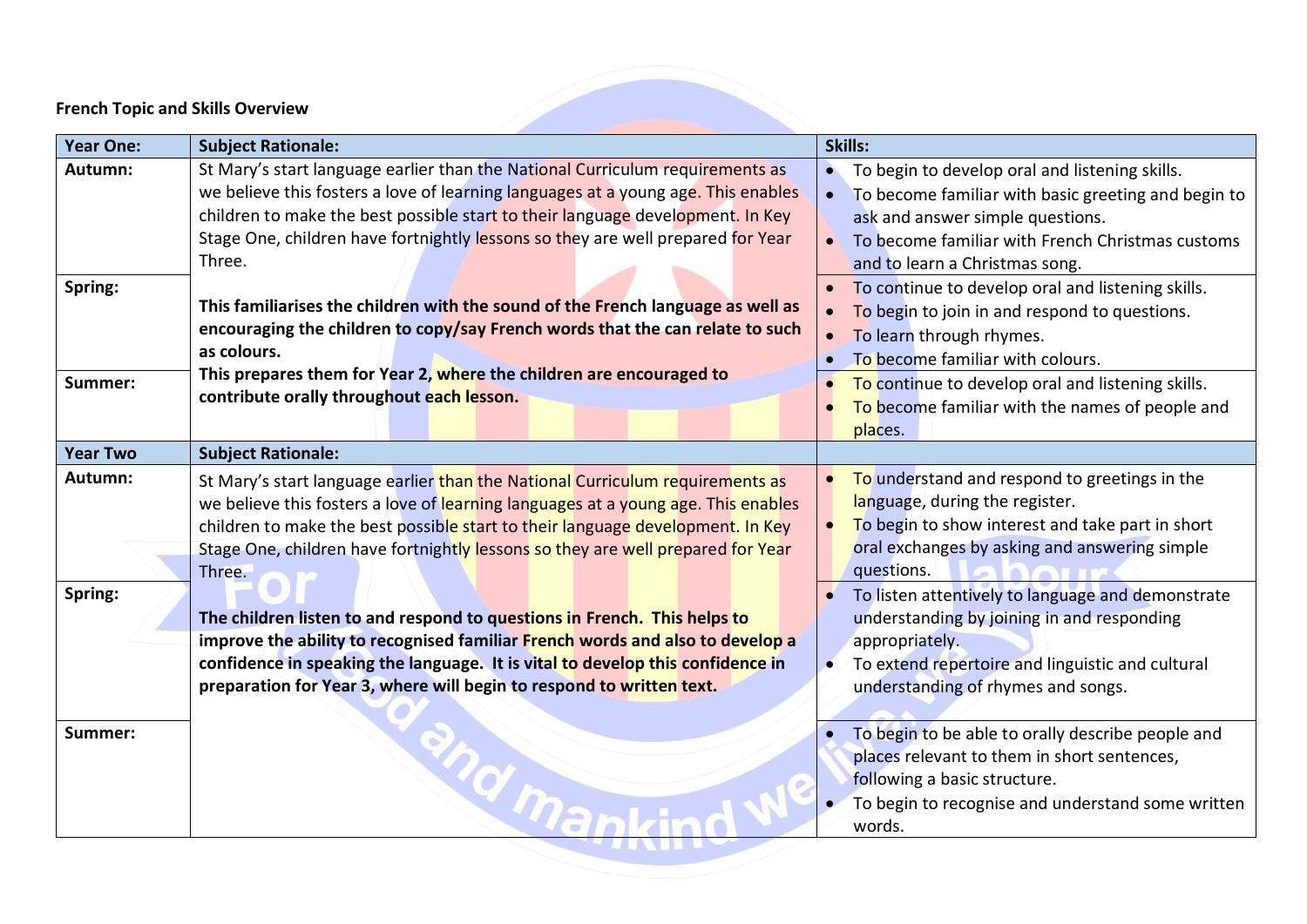| <b>Year Three</b> | <b>Subject Rationale:</b>                                                                                                                                                                                                                            | Skills:                                                                                                                                                                                                                                                                                     |
|-------------------|------------------------------------------------------------------------------------------------------------------------------------------------------------------------------------------------------------------------------------------------------|---------------------------------------------------------------------------------------------------------------------------------------------------------------------------------------------------------------------------------------------------------------------------------------------|
| Autumn:           | Building on their start ahead of national requirements, children in Year Three<br>are able to start talking in short sentences and recognising grammatical                                                                                           | • To learn the French alphabet to develop accurate<br>pronunciation of familiar words and sentences.<br>To speak in short sentences using familiar<br>$\bullet$<br>vocabulary about themselves and winter.<br>Begin to write and respond to written text,<br>recognising grammar structures |
| Spring:           | structures. A key focus at this stage is embedding correct pronunciation and<br>intonation of unfamiliar French words. Children are given opportunities to begin<br>writing in French.                                                               | To develop accurate pronunciation and intonation<br>of familiar words and sentences, to be understood<br>when reading aloud.<br>To develop the ability to understand new words<br>that are introduced in a familiar written context.                                                        |
|                   | Having built up a repertoire of vocabulary and short phrases, the children<br>begin to put these into writing, recognising some grammatical structures. This<br>prepares them for Year 4, when they begin to converse both orally and in             | To understand basic grammar, relevant to the<br>$\bullet$<br>language being studied.                                                                                                                                                                                                        |
| Summer:           | writing with their penpals.                                                                                                                                                                                                                          | Begin to be able to ask and answer questions by<br>listening attentively to spoken language and joining<br>in about Summer, myself, food and clothes<br>To begin to write phrases and responses to written<br>text from memory                                                              |
| <b>Topics</b>     | <b>Year Four</b>                                                                                                                                                                                                                                     | Skills:                                                                                                                                                                                                                                                                                     |
| Autumn:           | Building on their short sentence and accurate pronunciation, children are asked<br>developed these skills with more complex words and sounds. Furthermore, they<br>are given real life context with links with two French schools where the children | To develop accurate pronunciation and intonation<br>of more complex sounds and words.                                                                                                                                                                                                       |
|                   | <b>Pankind WB</b>                                                                                                                                                                                                                                    |                                                                                                                                                                                                                                                                                             |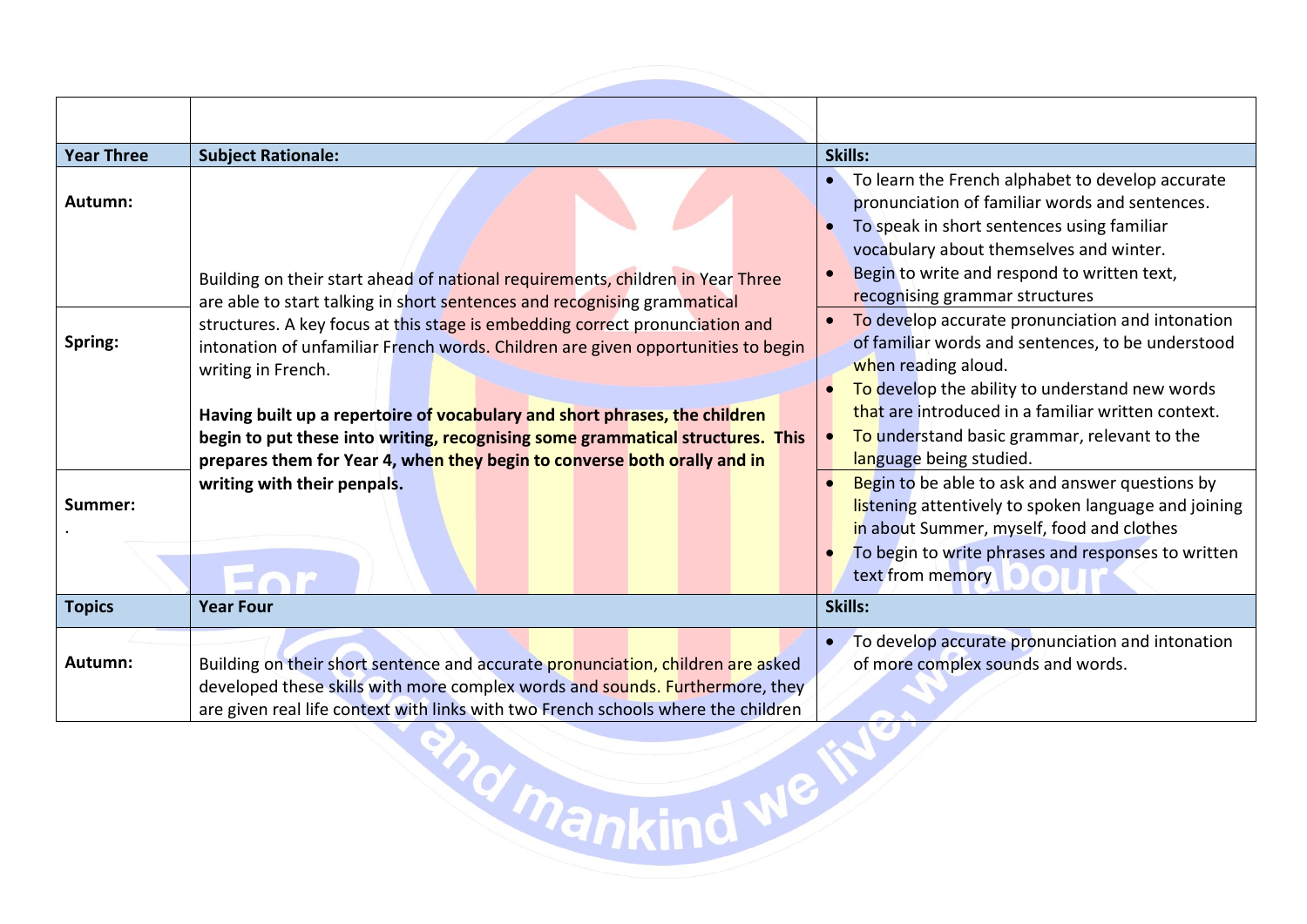| Spring:       | write letters and develop relationships. They are then able to develop their<br>conversational skills when the pen pals visit in the Spring Term.<br>The children draw upon previous learning and acquired skills so they begin to<br>converse both orally and in writing with their penpals. This prepares them for<br>Year 5, where they will be encouraged to write longer and more detailed<br>sentences with increased independence, paying close attention to masculine | To be able to discuss things relevant to the child in<br>$\bullet$<br>short, simple, grammatically accurate sentences.<br>To begin to write phrases and responses to written<br>text from memory in context<br>- Letters to Pen Pals<br>$\bullet$                                                       |
|---------------|-------------------------------------------------------------------------------------------------------------------------------------------------------------------------------------------------------------------------------------------------------------------------------------------------------------------------------------------------------------------------------------------------------------------------------------------------------------------------------|---------------------------------------------------------------------------------------------------------------------------------------------------------------------------------------------------------------------------------------------------------------------------------------------------------|
|               | and feminine.                                                                                                                                                                                                                                                                                                                                                                                                                                                                 | To develop accurate pronunciation and intonation<br>of more complex sounds and words.- Recognise<br>difference in pronunciation and spelling<br>To be able to extend descriptive language in written<br>sentences about things familiar to the child- pencil<br>case task                               |
| Summer:       |                                                                                                                                                                                                                                                                                                                                                                                                                                                                               | Engage in conversations; ask and answer questions;<br>express opinions and respond to those of others<br>To be able to extend descriptive language in written<br>sentences about things familiar to the child-<br><b>Holiday in France</b>                                                              |
| <b>Topics</b> | <b>Year Five</b>                                                                                                                                                                                                                                                                                                                                                                                                                                                              | <b>Skills</b>                                                                                                                                                                                                                                                                                           |
| Autumn:       | The children are given a second opportunity to develop their relationships with<br>their pen friends in France and this is underpinned with the ability to present<br>information about themselves orally which leads into written forms. They<br>continue to develop their conversational French and become more familiar with<br>grammatical concepts such as gender specific nouns.                                                                                        | To be able to present information about<br>$\bullet$<br>themselves orally to a range of audiences- All about<br>me, beginning to use past and conditional -Where<br>have you been? Where would you like to go?<br>To read carefully and understand short sentences-1<br>$\bullet$<br>like/ I don't like |
| Spring:       | Drawing upon skills acquired in Year 4, the children have the opportunity to<br>converse again with penpals with increased independence. This prepares<br>them for conversational activities where they need to expression opinions<br>about real life situations allowing them to develop more accurate<br>pronunciation.                                                                                                                                                    | To develop accurate pronunciation and intonation-<br>$\bullet$<br>complex sounds in descriptive adjectives and when<br>giving commands<br>To write sentences and phrases independently-Pen<br>$\bullet$<br>pal letter                                                                                   |